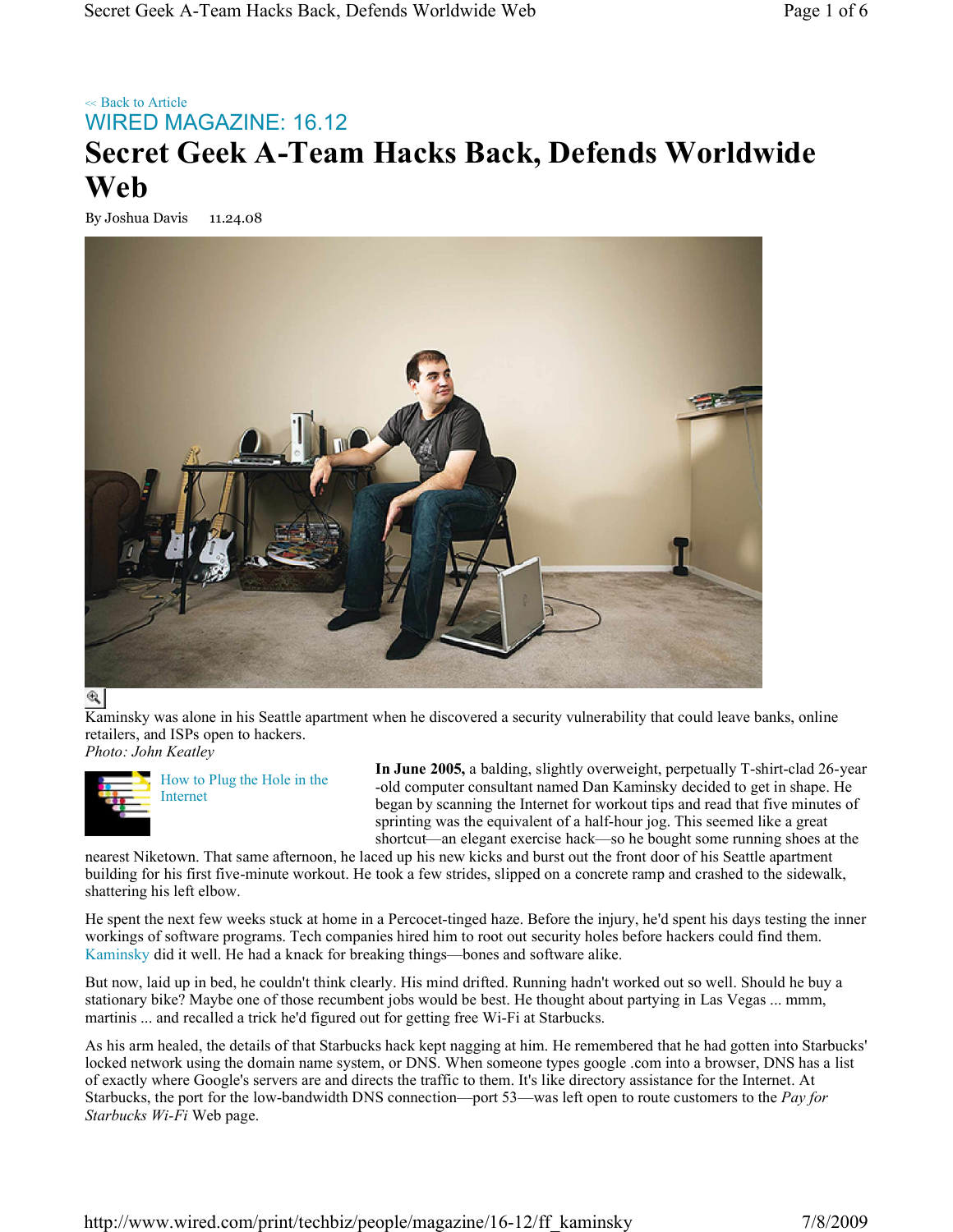So, rather than pay, Kaminsky used port 53 to access the open DNS connection and get online. It was free but super-slow, and his friends mocked him mercilessly. To Kaminsky that was an irresistible challenge. After weeks of studying the minutiae of DNS and refining his hack, he was finally able to stream a 12-second animated video of Darth Vader dancing a jig with Michael Flatley. (The clip paired the Lord of the Sith with the Lord of the Dance.)

That was more than a year ago, but it still made him smile. DNS was the unglamorous underbelly of the Internet, but it had amazing powers. Kaminsky felt drawn to the obscure, often-ignored protocol all over again.

Maybe the painkillers loosened something in his mind, because as Kaminsky began to think more deeply about DNS he became convinced that something wasn't right. He couldn't quite figure it out, but the feeling stuck with him even after he stopped taking the pain pills. He returned to work full time and bought a recumbent stationary bike. He got hired to test the security of Windows Vista before it was released, repeatedly punching holes in it for Microsoft. Still, in the back of his mind, he was sure that the entire DNS system was vulnerable to attack.

Then last January, on a drizzly Sunday afternoon, he flopped down on his bed, flipped open his laptop, and started playing games with DNS. He used a software program called Scapy to fire random queries at the system. He liked to see how it would respond and decided to ask for the location of a series of nonexistent Web pages at a Fortune 500 company. Then he tried to trick his DNS server in San Diego into thinking that he knew the location of the bogus pages.

Suddenly it worked. The server accepted one of the fake pages as real. But so what? He could now supply fake information for a page nobody would ever visit. Then he realized that the server was willing to accept more information from him. Since he had supplied data about one of the company's Web pages, it believed that he was an authoritative source for *general* information about the company's domain. The server didn't know that the Web page didn't exist—it was listening to Kaminsky now, as if it had been hypnotized.

When DNS was created in 1983, it was designed to be helpful and trusting—it's directory assistance, after all. It was a time before hacker conventions and Internet banking. Plus, there were only a few hundred servers to keep track of. Today, the humble protocol stores the location of a billion Web addresses and routes every piece of Internet traffic in the world.

Security specialists have been revamping and strengthening DNS for more than two decades. But buried beneath all this tinkering, Kaminsky had just discovered a vestige of that original helpful and trusting program. He was now face-to-face with the behemoth's almost childlike core, and it was perfectly content to accept any information he wanted to supply about the location of the Fortune 500 company's servers.



http://www.wired.com/print/techbiz/people/magazine/16-12/ff\_kaminsky 7/8/2009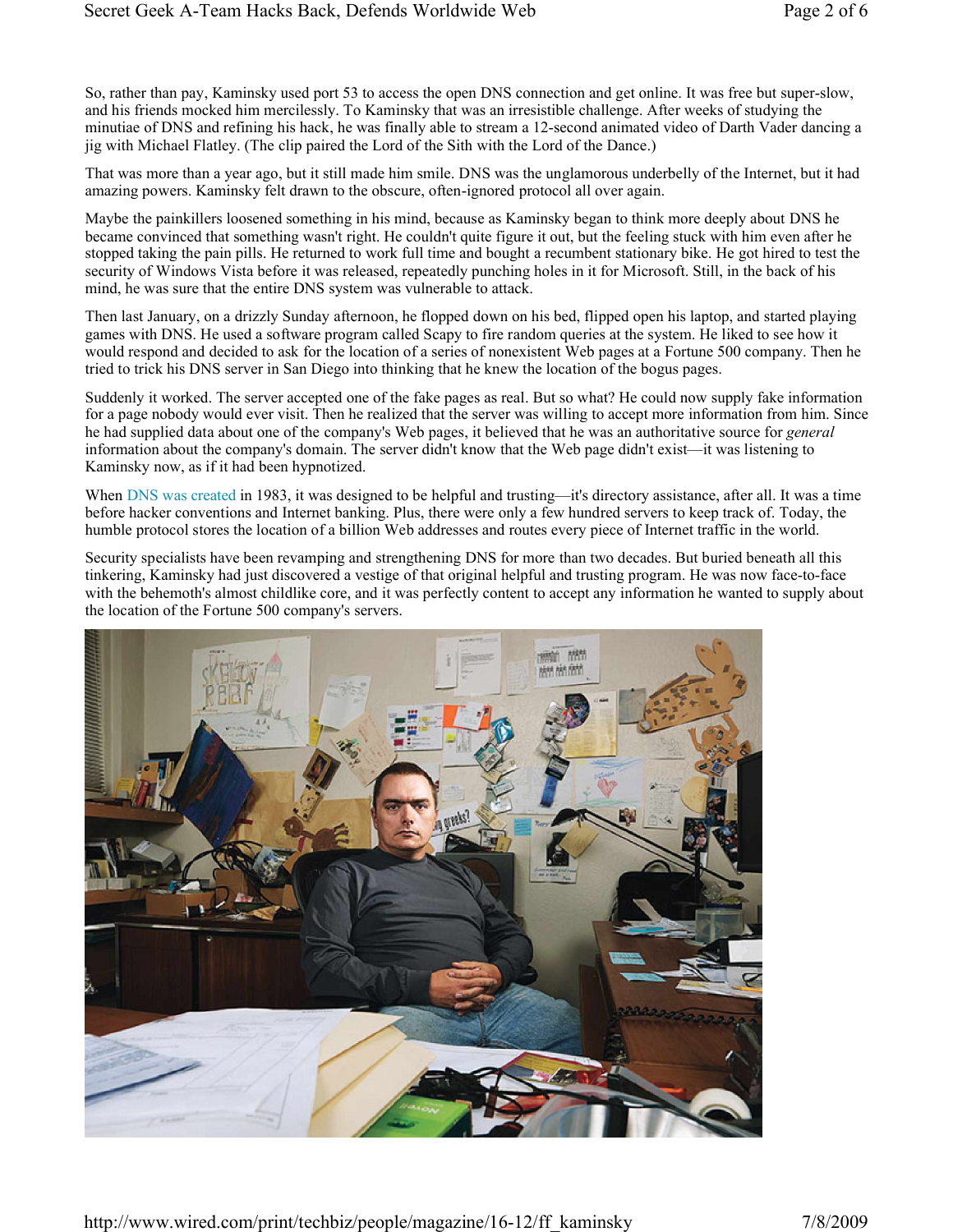Paul Vixie organized experts from around the world to address the DNS security flaw. *Photo: John Keatley*

Kaminsky froze. This was far more serious than anything he could have imagined. It was the ultimate hack. He was looking at an error coded into the heart of the Internet's infrastructure. This was not a security hole in Windows or a software bug in a Cisco router. This would allow him to reassign any Web address, reroute anyone's email, take over banking sites, or simply scramble the entire global system. The question was: Should he try it?

The vulnerability gave him the power to transfer millions out of bank accounts worldwide. He lived in a barren onebedroom apartment and owned almost nothing. He rented the bed he was lying on as well as the couch and table in the living room. The walls were bare. His refrigerator generally contained little more than a few forgotten slices of processed cheese and a couple of Rockstar energy drinks. Maybe it was time to upgrade his lifestyle.

Or, for the sheer geeky joy of it, he could reroute all of .com into his laptop, the digital equivalent of channeling the Mississippi into a bathtub. It was a moment hackers around the world dream of—a tool that could give them unimaginable power. But maybe it was best simply to close his laptop and forget it. He could pretend he hadn't just stumbled over a skeleton key to the Net. Life would certainly be less complicated. If he stole money, he'd risk prison. If he told the world, he'd be the messenger of doom, potentially triggering a collapse of Web-based commerce.

But who was he kidding? He was just some guy. The problem had been coded into Internet architecture in 1983. It was 2008. Somebody must have fixed it by now. He typed a quick series of commands and pressed enter. When he tried to access the Fortune 500 company's Web site, he was redirected to an address he himself had specified.

"Oh shit," he mumbled. "I just broke the Internet."

**Paul Vixie**, one of the creators of the most widely used DNS software, stepped out of a conference in San Jose. A curious email had just popped up on his laptop. A guy named Kaminsky said he'd found a serious flaw in DNS and wanted to talk. He sent along his phone number.

Vixie had been working with DNS since the 1980s and had helped solve some serious problems over the years. He was president of the Internet Systems Consortium, a nonprofit that distributed BIND 9, his DNS software. At 44, he was considered the godfather of DNS. If there was a fundamental error in DNS, he probably would have fixed it long ago.

But to be on the safe side, Vixie decided to call Kaminsky. He picked up immediately and within minutes had outlined the flaw. A series of emotions swept over Vixie. What he was hearing shouldn't be possible, and yet everything the kid said was logical. By the end of the third minute, Vixie realized that Kaminsky had uncovered something that the best minds in computer science had overlooked. This affected not just BIND 9 but almost all DNS software. Vixie felt a deep flush of embarrassment, followed by a sense of pure panic.

"The first thing I want to say to you," Vixie told Kaminsky, trying to contain the flood of feeling, "is never, ever repeat what you just told me over a cell phone."

Vixie knew how easy it was to eavesdrop on a cell signal, and he had heard enough to know that he was facing a problem of global significance. If the information were intercepted by the wrong people, the wired world could be held ransom. Hackers could wreak havoc. Billions of dollars were at stake, and Vixie wasn't going to take any risks.

From that moment on, they would talk only on landlines, in person, or via heavily encrypted email. If the information in an email were accidentally copied onto a hard drive, that hard drive would have to be completely erased, Vixie said. Secrecy was critical. They had to find a solution before the problem became public.

**Andreas Gustafsson** knew something was seriously wrong. Vixie had emailed the 43-year-old DNS researcher in Espoo, Finland, asking to talk at 7 pm on a hardwired line. No cell phones.

Gustafsson hurried into the freezing March evening—his only landline was the fax in his office a brisk mile walk away. When he arrived, he saw that the machine didn't have a handset. Luckily, he had an analog phone lying around. He plugged it in, and soon it let off an old-fashioned metallic ring.

Gustafsson hadn't spoken to Vixie in years, but Vixie began the conversation by reading aloud a series of numbers—a code that would later allow him to authenticate Gustafsson's emails and prove that he was communicating with the right person. Gustafsson responded with his own authenticating code. With that out of the way, Vixie got to his point: *Find a flight to Seattle now*.

Wouter Wijngaards got a call as well, and the message was the same. The Dutch open source programmer took the train to the airport in Amsterdam, got on a 10-hour flight to Seattle, and arrived at the Silver Cloud Inn in Redmond, Washington,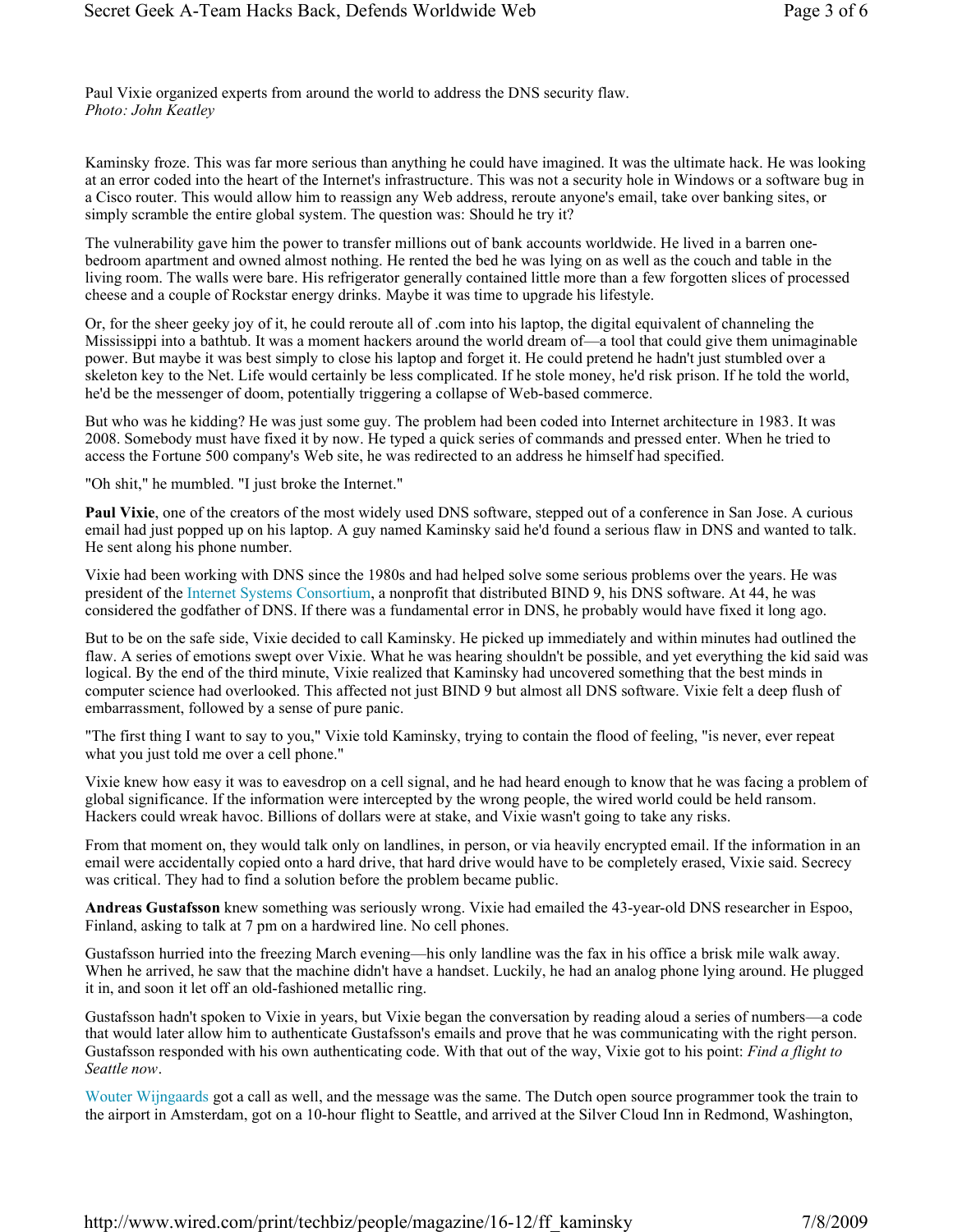on March 29. He had traveled all the way from Europe, and he didn't even know why. Like Gustafsson, he had simply been told to show up in Building Nine on the Microsoft campus at 10 am on March 31.

In the lobby of the Silver Cloud, Wijngaards met Florian Weimer, a German DNS researcher he knew. Weimer was talking with Chad Dougherty, the DNS point man from Carnegie Mellon's Software Engineering Institute. Wijngaards joined the conversation—they were trying to figure out where to have dinner. Nobody talked about why some of the world's leading DNS experts happened to bump into one another near the front desk of this generic US hotel. Vixie had sworn each of them to secrecy. They simply went out for Vietnamese food and avoided saying anything about DNS.

**The next morning,** Kaminsky strode to the front of the conference room at Microsoft headquarters before Vixie could introduce him or even welcome the assembled heavy hitters. The 16 people in the room represented Cisco Systems, Microsoft, and the most important designers of modern DNS software.

Vixie was prepared to say a few words, but Kaminsky assumed that everyone was there to hear what he had to say. After all, he'd earned the spotlight. He hadn't sold the discovery to the Russian mob. He hadn't used it to take over banks. He hadn't destroyed the Internet. He was actually losing money on the whole thing: As a freelance computer consultant, he had taken time off work to save the world. In return, he deserved to bask in the glory of discovery. Maybe his name would be heralded around the world.

Kaminsky started by laying out the timeline. He had discovered a devastating flaw in DNS and would explain the details in a moment. But first he wanted the group to know that they didn't have much time. On August 6, he was going to a hacker convention in Las Vegas, where he would stand before the world and unveil his amazing discovery. If there was a solution, they'd better figure it out by then.

But did Kaminsky have the goods? DNS attacks were nothing new and were considered difficult to execute. The most practical attack—widely known as cache poisoning—required a hacker to submit data to a DNS server at the exact moment that it updated its records. If he succeeded, he could change the records. But, like sperm swimming toward an egg, whichever packet got there first—legitimate or malicious—locked everything else out. If the attacker lost the race, he would have to wait until the server updated again, a moment that might not come for days. And even if he timed it just right, the server required a 16-bit ID number. The hacker had a 1-in-65,536 chance of guessing it correctly. It could take years to successfully compromise just one domain.

The experts watched as Kaminsky opened his laptop and connected the overhead projector. He had created a "weaponized" version of his attack on this vulnerability to demonstrate its power. A mass of data flashed onscreen and told the story. In less than 10 seconds, Kaminsky had compromised a server running BIND 9, Vixie's DNS routing software, which controls 80 percent of Internet traffic. It was undeniable proof that Kaminsky had the power to take down large swaths of the Internet.

The tension in the room rose as Kaminsky kept talking. The flaw jeopardized more than just the integrity of Web sites. It would allow an attacker to channel email as well. A hacker could redirect almost anyone's correspondence, from a single user's to everything coming and going between multinational corporations. He could quietly copy it before sending it along to its original destination. The victims would never know they had been compromised.

This had serious implications. Since many "forgot my password" buttons on banking sites rely on email to verify identity, an attacker could press the button, intercept the email, and change the password to anything he wanted. He would then have total access to that bank account.

"We're hosed," Wijngaards thought.

It got worse. Most Internet commerce transactions are encrypted. The encryption is provided by companies like VeriSign. Online vendors visit the VeriSign site and buy the encryption; customers can then be confident that their transactions are secure.

But not anymore. Kaminsky's exploit would allow an attacker to redirect VeriSign's Web traffic to an exact functioning replica of the VeriSign site. The hacker could then offer his own encryption, which, of course, he could unlock later. Unsuspecting vendors would install the encryption and think themselves safe and ready for business. A cornerstone of secure Internet communication was in danger of being destroyed.

David Ulevitch smiled despite himself. The founder of OpenDNS, a company that operates DNS servers worldwide, was witnessing a tour de force—the geek equivalent of Michael Phelps winning his eighth gold medal. As far as Ulevitch was concerned, there had never been a vulnerability of this magnitude that was so easy to use. "This is an amazingly catastrophic attack," he marveled with a mix of grave concern and giddy awe.

**It was a difficult flight** back to San Francisco for Sandy Wilbourn, vice president of engineering for Nominum, a company hired by broadband providers to supply 150 million customers with DNS service. What he heard in Redmond was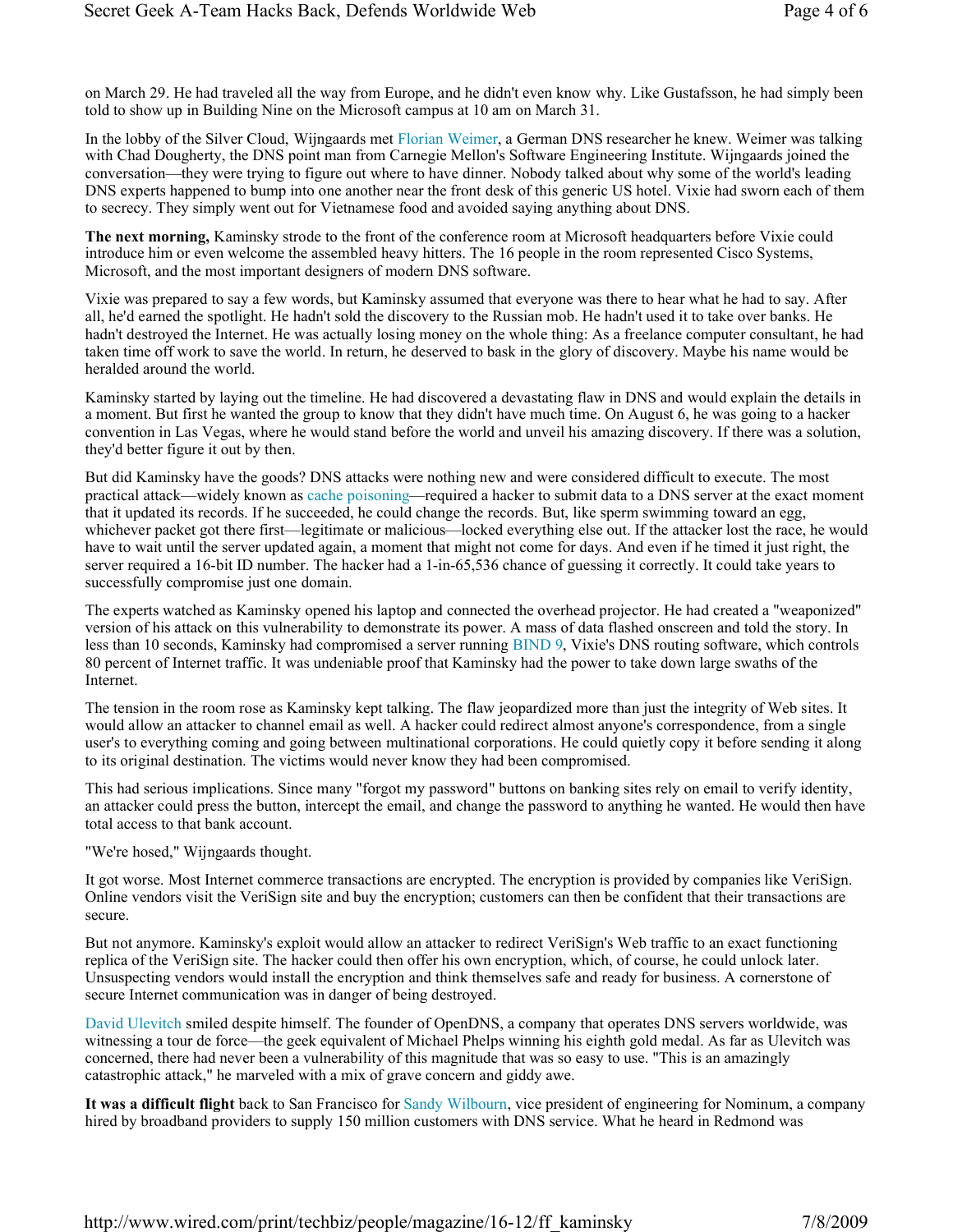overwhelming—a 9 out of 10 on the scale of disasters. He might have given it a 10, but it was likely to keep getting worse. He was going to give this one some room to grow.

One of Wilbourn's immediate concerns was that about 40 percent of the country's broadband Internet ran through his servers. If word of the vulnerability leaked, hackers could quickly compromise those servers.

In his Redwood City, California, office, he isolated a hard drive so no one else in the company could access it. Then he called in his three top engineers, shut the door, and told them that what he was about to say couldn't be shared with anyone—not at home, not at the company. Even their interoffice email would have to be encrypted from now on.

Their task: Make a change to the basic functioning of Nominum's DNS servers. They and their customers would have to do it without the usual testing or feedback from outside the group. The implementation—the day the alteration went live to millions of people—would be its first real-world test.

It was a daunting task, but everyone who had been in Redmond had agreed to do the same thing. They would do it secretly, and then, all together on July 8, they would release their patches. If hackers didn't know there was a gaping DNS security hole before, they would know then. They just wouldn't know exactly what it was. Nominum and the other DNS software vendors would have to persuade their customers—Internet service providers from regional players such as Cablevision to giants like Comcast—to upgrade fast. It would be a race to get servers patched before hackers figured it out.

Though the Redmond group had agreed to act in concert, the patch—called the source port randomization solution—didn't satisfy everyone. It was only a short-term fix, turning what had been a 1-in-65,536 chance of success into a 1-in-4 billion shot.

Still, a hacker could use an automated system to flood a server with an endless stream of guesses. With a high-speed connection, a week of nonstop attacking would likely succeed. Observant network operators would see the spike in traffic and could easily block it. But, if overlooked, the attack could still work. The patch only papered over the fundamental flaw that Kaminsky had exposed.

**On July 8, Nominum,** Microsoft, Cisco, Sun Microsystems, Ubuntu, and Red Hat, among many others, released source port randomization patches. Wilbourn called it the largest multivendor patch in the history of the Internet. The ISPs and broadband carriers like Verizon and Comcast that had been asked to install it wanted to know what the problem was. Wilbourn told them it was extremely important that they deploy the patch, but the reason would remain a secret until Kaminsky delivered his talk in Las Vegas.

Even as Kaminsky was giving interviews about the urgency of patching to media outlets from the *Los Angeles Times* to CNET, the computer security industry rebelled. "Those of us ... who have to advise management cannot tell our executives 'trust Dan,'" wrote one network administrator on a security mailing list. On one blog, an anonymous poster wrote this to Kaminsky: "You ask people not to speculate so your talk isn't blown but then you whore out minor details to every newspaper/magazine/publishing house so your name can go all over Google and gain five minutes of fame? This is why people hate you and wish you would work at McDonald's instead."

With a backlash building, Kaminsky decided to reach out to a few influential security experts in hopes of winning them over. He set up a conference call with Rich Mogull, founder of Securosis, a well-respected security firm; researcher Dino Dai Zovi; and Thomas Ptacek, a detractor who would later accuse Vixie and Kaminsky of forming a cabal.

The call occurred July 9. Kaminsky agreed to reveal the vulnerability if Mogull, Dai Zovi, and Ptacek would keep it secret until the Vegas talk August 6. They agreed, and Kaminsky's presentation laid it out for them. The security experts were stunned. Mogull wrote, "This is absolutely one of the most exceptional research projects I've seen." And in a blog post Ptacek wrote, "Dan's got the goods. *It's really f'ing good*."

And then, on July 21, a complete description of the exploit appeared on the Web site of Ptacek's company. He claimed it was an accident but acknowledged that he had prepared a description of the hack so he could release it concurrently with Kaminsky. By the time he removed it, the description had traversed the Web. The DNS community had kept the secret for months. The computer security community couldn't keep it 12 days.

About a week later, an AT&T server in Texas was infiltrated using the Kaminsky method. The attacker took over google.com—when AT&T Internet subscribers in the Austin area tried to navigate to Google, they were redirected to a Google look-alike that covertly clicked ads. Whoever was behind the attack probably profited from the resulting increase in ad revenue.

Every day counted now. While Kaminsky, Vixie, and the others pleaded with network operators to install the patch, it's likely that other hacks occurred. But the beauty of the Kaminsky attack, as it was now known, was that it left little trace. A good hacker could reroute email, reset passwords, and transfer money out of accounts quickly. Banks were unlikely to announce the intrusions—online theft is bad PR. Better to just cover the victims' losses.